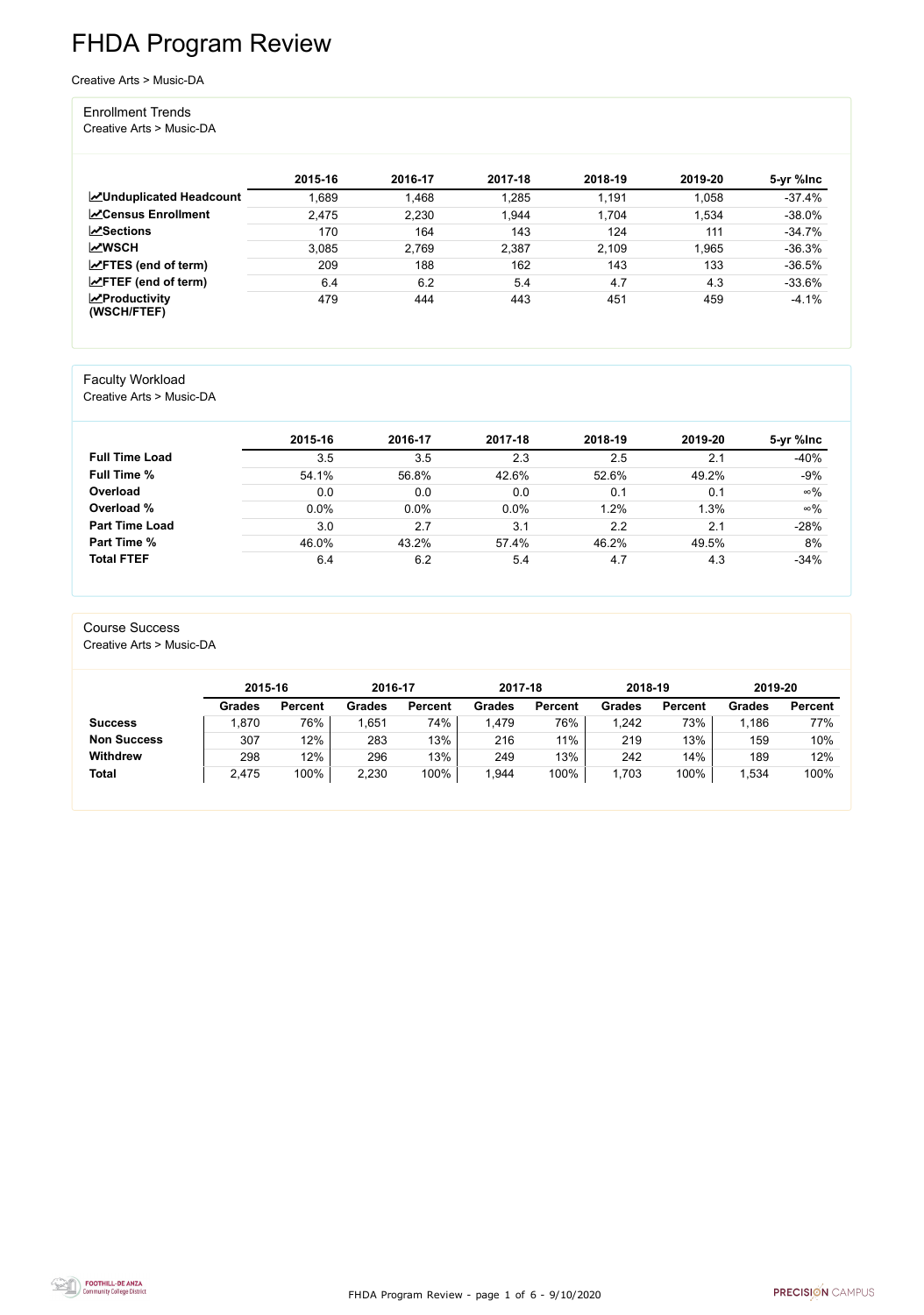FHDA Program Review - page 2 of 6 - 9/10/2020



### Course Success for African American, Latinx, and Filipinx Students

#### Course Success for Asian, Native American, Pacific Islander, White, and Decline to State Students

|                    | 2015-16       |                | 2016-17       |                | 2017-18       |                | 2018-19       |                | 2019-20 |                |
|--------------------|---------------|----------------|---------------|----------------|---------------|----------------|---------------|----------------|---------|----------------|
|                    | <b>Grades</b> | <b>Percent</b> | <b>Grades</b> | <b>Percent</b> | <b>Grades</b> | <b>Percent</b> | <b>Grades</b> | <b>Percent</b> | Grades  | <b>Percent</b> |
| <b>Success</b>     | 554           | 69%            | 464           | 65%            | 378           | 65%            | 314           | 62%            | 264     | 62%            |
| <b>Non Success</b> | 135           | 17%            | 137           | 19%            | 107           | 18%            | 109           | 21%            | 74      | 17%            |
| <b>Withdrew</b>    | 110           | 14%            | 110           | 15%            | 94            | 16%            | 84            | 17%            | 85      | 20%            |
| <b>Total</b>       | 799           | 100%           | 711           | 100%           | 579           | 100%           | 507           | 100%           | 423     | 100%           |

|                    | 2015-16       |                | 2016-17       |                | 2017-18       |                | 2018-19       |                | 2019-20       |                |
|--------------------|---------------|----------------|---------------|----------------|---------------|----------------|---------------|----------------|---------------|----------------|
|                    | <b>Grades</b> | <b>Percent</b> | <b>Grades</b> | <b>Percent</b> | <b>Grades</b> | <b>Percent</b> | <b>Grades</b> | <b>Percent</b> | <b>Grades</b> | <b>Percent</b> |
| <b>Success</b>     | 1,316         | 79%            | .187          | 78%            | ,101          | 81%            | 928           | 78%            | 922           | 83%            |
| <b>Non Success</b> | 172           | 10%            | 146           | 10%            | 109           | 8%             | 110           | 9%             | 85            | 8%             |
| <b>Withdrew</b>    | 188           | 11%            | 186           | 12%            | 155           | 11%            | 158           | 13%            | 104           | 9%             |
| <b>Total</b>       | 1,676         | 100%           | 1,519         | 100%           | ,365          | 100%           | ,196          | 100%           | 1,111         | 100%           |
|                    |               |                |               |                |               |                |               |                |               |                |

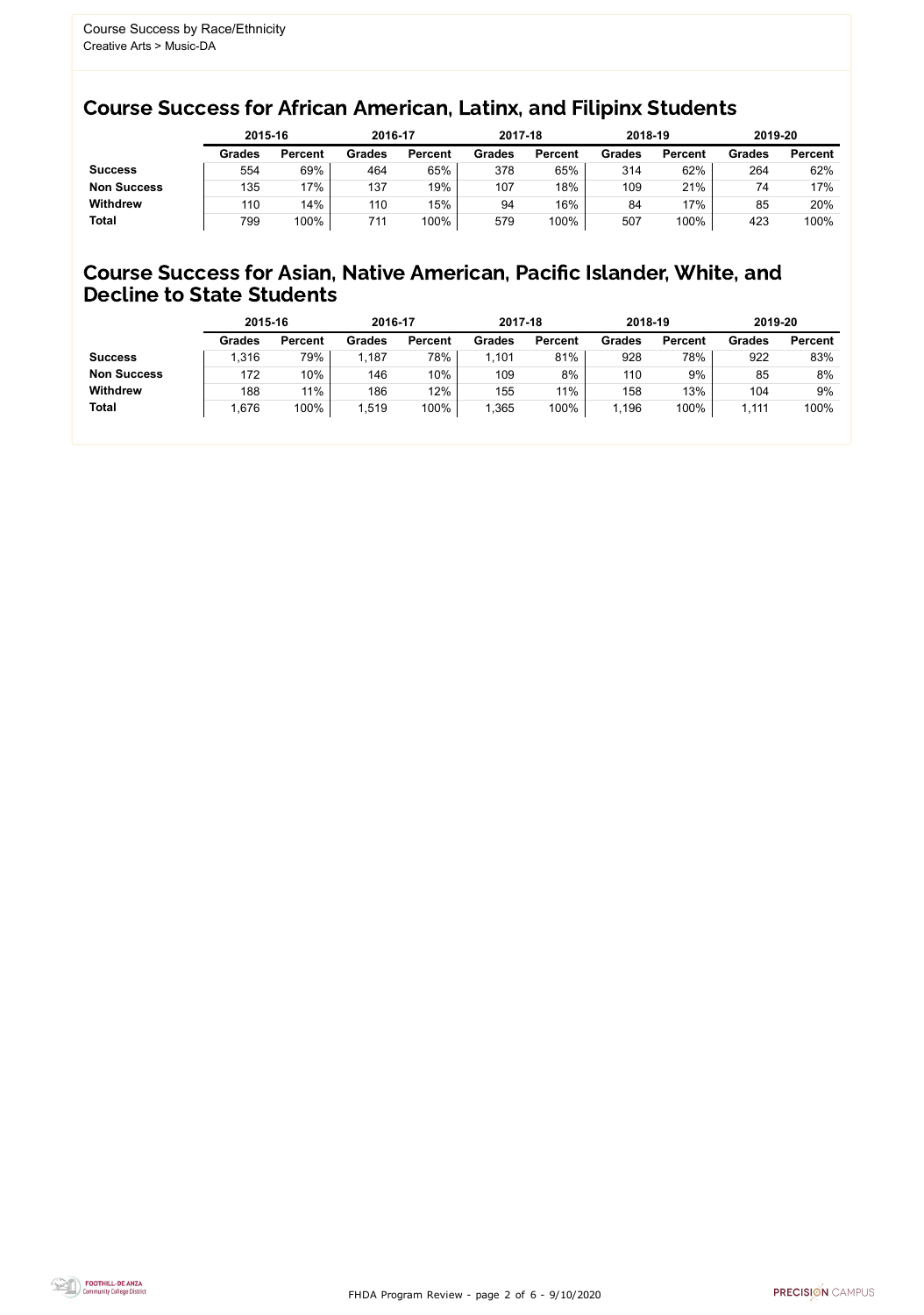

Some courses may continue to be listed but no longer have data due to renumbering or because the course was not offered in the past five years.



### by Gender

|                     | 2015-16 |                | 2016-17 |                | 2017-18 |                | 2018-19 |                | 2019-20 |                |
|---------------------|---------|----------------|---------|----------------|---------|----------------|---------|----------------|---------|----------------|
|                     | Enr     | <b>Percent</b> | Enr     | <b>Percent</b> | Enr     | <b>Percent</b> | Enr     | <b>Percent</b> | Enr     | <b>Percent</b> |
| <b>Female</b>       | 1,124   | 45%            | 977     | 44%            | 914     | 47%            | 775     | 45%            | 692     | 45%            |
| <b>Male</b>         | ,323    | 53%            | ,237    | 55%            | 1,018   | 52%            | 904     | 53%            | 813     | 53%            |
| <b>Not Reported</b> | 28      | $1\%$          | 16      | $1\%$          | 12      | $1\%$          | 25      | $1\%$          | 29      | $2\%$          |
| <b>Total</b>        | 2,475   | 100%           | 2,230   | 100%           | 1,944   | 100%           | ,704    | 100%           | 534, ا  | 100%           |

## by Ethnicity

|                         | 2015-16 |                |       | 2016-17        |       | 2017-18        | 2018-19 |                | 2019-20 |                |
|-------------------------|---------|----------------|-------|----------------|-------|----------------|---------|----------------|---------|----------------|
|                         | Enr     | <b>Percent</b> | Enr   | <b>Percent</b> | Enr   | <b>Percent</b> | Enr     | <b>Percent</b> | Enr     | <b>Percent</b> |
| <b>African American</b> | 101     | 4%             | 95    | 4%             | 79    | 4%             | 63      | 4%             | 52      | 3%             |
| Asian                   | 1,059   | 43%            | 962   | 43%            | 884   | 45%            | 725     | 43%            | 639     | 42%            |
| <b>Filipinx</b>         | 159     | 6%             | 147   | 7%             | 95    | 5%             | 101     | 6%             | 96      | 6%             |
| Latinx                  | 539     | 22%            | 469   | 21%            | 405   | 21%            | 343     | 20%            | 275     | 18%            |
| <b>Native American</b>  | 5       | $0\%$          | 10    | $0\%$          | 3     | $0\%$          | 11      | 1%             | 5       | $0\%$          |
| <b>Pacific Islander</b> | 9       | $0\%$          | 19    | $1\%$          |       | $0\%$          | 17      | $1\%$          | 14      | 1%             |
| White                   | 565     | 23%            | 491   | 22%            | 454   | 23%            | 404     | 24%            | 358     | 23%            |
| <b>Decline to State</b> | 38      | 2%             | 37    | 2%             | 17    | $1\%$          | 40      | 2%             | 95      | 6%             |
| <b>Total</b>            | 2,475   | 100%           | 2,230 | 100%           | 1,944 | 100%           | 1,704   | 100%           | 1,534   | 100%           |

### by Age

|              |       | 2015-16        |       | 2016-17        |      | 2017-18        | 2018-19 |                | 2019-20 |                |
|--------------|-------|----------------|-------|----------------|------|----------------|---------|----------------|---------|----------------|
|              | Enr   | <b>Percent</b> | Enr   | <b>Percent</b> | Enr  | <b>Percent</b> | Enr     | <b>Percent</b> | Enr     | <b>Percent</b> |
| 19 or less   | 573   | 23%            | 445   | 20%            | 394  | 20%            | 366     | 21%            | 353     | 23%            |
| $20 - 24$    | ,127  | 46%            | 991   | 44%            | 854  | 44%            | 705     | 41%            | 626     | 41%            |
| 25-39        | 479   | 19%            | 467   | 21%            | 429  | 22%            | 374     | 22%            | 303     | 20%            |
| $40 +$       | 296   | 12%            | 327   | 15%            | 267  | 14%            | 259     | 15%            | 252     | 16%            |
| <b>Total</b> | 2,475 | 100%           | 2,230 | 100%           | ,944 | 100%           | 1,704   | 100%           | 1,534   | 100%           |

## by Education Level

|                           | 2015-16 |                |       | 2016-17        |       | 2017-18        | 2018-19 |                | 2019-20 |                |
|---------------------------|---------|----------------|-------|----------------|-------|----------------|---------|----------------|---------|----------------|
|                           | Enr     | <b>Percent</b> | Enr   | <b>Percent</b> | Enr   | <b>Percent</b> | Enr     | <b>Percent</b> | Enr     | <b>Percent</b> |
| <b>Bachelor or higher</b> | 344     | 14%            | 409   | 18%            | 419   | 22%            | 328     | 19%            | 271     | 18%            |
| <b>Associate</b>          | 51      | 2%             | 68    | 3%             | 33    | 2%             | 48      | 3%             | 23      | $1\%$          |
| <b>HS/Equivalent</b>      | .850    | 75%            | ,592  | 71%            | ,355  | 70%            | 1,233   | 72%            | 1,124   | 73%            |
| <b>All Other</b>          | 230     | 9%             | 161   | 7%             | 137   | 7%             | 95      | 6%             | 116     | 8%             |
| <b>Total</b>              | 2,475   | 100%           | 2,230 | 100%           | 1,944 | 100%           | 1,704   | 100%           | 1,534   | 100%           |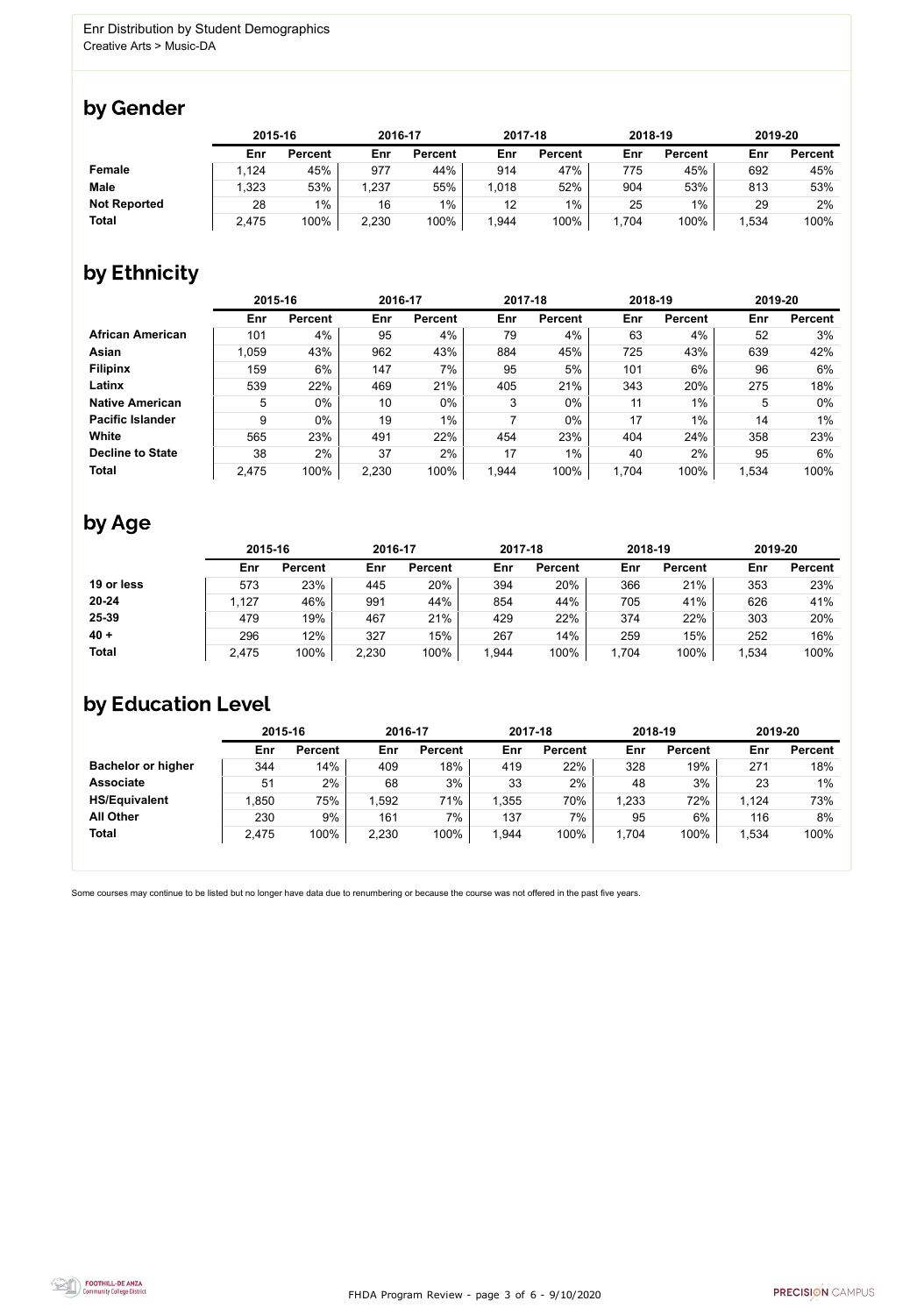FHDA Program Review - page 4 of 6 - 9/10/2020



#### Success Rates by Gender Creative Arts > Music-DA

|                     |               | 2019-20                              |               |                |               |                 |               |                |  |  |  |  |  |
|---------------------|---------------|--------------------------------------|---------------|----------------|---------------|-----------------|---------------|----------------|--|--|--|--|--|
|                     |               | <b>Non Success</b><br><b>Success</b> |               |                |               | <b>Withdrew</b> | <b>Total</b>  |                |  |  |  |  |  |
|                     | <b>Grades</b> | <b>Percent</b>                       | <b>Grades</b> | <b>Percent</b> | <b>Grades</b> | <b>Percent</b>  | <b>Grades</b> | <b>Percent</b> |  |  |  |  |  |
| Female              | 555           | 80%                                  | 53            | 8%             | 84            | 12%             | 692           | 100%           |  |  |  |  |  |
| <b>Male</b>         | 604           | 74%                                  | 104           | 13%            | 105           | 13%             | 813           | 100%           |  |  |  |  |  |
| <b>Not Reported</b> | 27            | 93%                                  |               | 7%             |               | $0\%$           | 29            | 100%           |  |  |  |  |  |
| All                 | 1,186         | 77%                                  | 159           | 10%            | 189           | 12%             | ,534          | 100%           |  |  |  |  |  |

|                     |               |                                      |               | 2018-19        |               |                 |               |                |
|---------------------|---------------|--------------------------------------|---------------|----------------|---------------|-----------------|---------------|----------------|
|                     |               | <b>Non Success</b><br><b>Success</b> |               |                |               | <b>Withdrew</b> | <b>Total</b>  |                |
|                     | <b>Grades</b> | <b>Percent</b>                       | <b>Grades</b> | <b>Percent</b> | <b>Grades</b> | <b>Percent</b>  | <b>Grades</b> | <b>Percent</b> |
| Female              | 596           | 77%                                  | 83            | 11%            | 96            | 12%             | 775           | 100%           |
| <b>Male</b>         | 626           | 69%                                  | 132           | 15%            | 145           | 16%             | 903           | 100%           |
| <b>Not Reported</b> | 20            | 80%                                  | 4             | 16%            |               | 4%              | 25            | 100%           |
| All                 | 1,242         | 73%                                  | 219           | 13%            | 242           | 14%             | 1,703         | 100%           |

|                     |                |                |                    |                | 2017-18         |                |               |                |  |
|---------------------|----------------|----------------|--------------------|----------------|-----------------|----------------|---------------|----------------|--|
|                     | <b>Success</b> |                | <b>Non Success</b> |                | <b>Withdrew</b> |                | <b>Total</b>  |                |  |
|                     | <b>Grades</b>  | <b>Percent</b> | <b>Grades</b>      | <b>Percent</b> | <b>Grades</b>   | <b>Percent</b> | <b>Grades</b> | <b>Percent</b> |  |
| Female              | 732            | 80%            | 76                 | 8%             | 106             | 12%            | 914           | 100%           |  |
| <b>Male</b>         | 738            | 72%            | 140                | 14%            | 140             | 14%            | 1,018         | 100%           |  |
| <b>Not Reported</b> | 9              | 75%            |                    | $0\%$          | 3               | 25%            | 12            | 100%           |  |
| All                 | <b>479,</b>    | 76%            | 216                | 11%            | 249             | 13%            | ,944          | 100%           |  |

|                     |               | 2016-17                                                 |               |                |               |                |               |                |  |  |
|---------------------|---------------|---------------------------------------------------------|---------------|----------------|---------------|----------------|---------------|----------------|--|--|
|                     |               | <b>Withdrew</b><br><b>Non Success</b><br><b>Success</b> |               |                |               |                |               | <b>Total</b>   |  |  |
|                     | <b>Grades</b> | <b>Percent</b>                                          | <b>Grades</b> | <b>Percent</b> | <b>Grades</b> | <b>Percent</b> | <b>Grades</b> | <b>Percent</b> |  |  |
| Female              | 773           | 79%                                                     | 79            | 8%             | 125           | 13%            | 977           | 100%           |  |  |
| <b>Male</b>         | 866           | 70%                                                     | 203           | 16%            | 168           | 14%            | 1,237         | 100%           |  |  |
| <b>Not Reported</b> | 12            | 75%                                                     |               | 6%             | 3             | 19%            | 16            | 100%           |  |  |
| All                 | 651,ا         | 74%                                                     | 283           | 13%            | 296           | 13%            | 2,230         | 100%           |  |  |

|                     |                |                |                    | 2015-16         |               |                |               |                |
|---------------------|----------------|----------------|--------------------|-----------------|---------------|----------------|---------------|----------------|
|                     | <b>Success</b> |                | <b>Non Success</b> | <b>Withdrew</b> |               | <b>Total</b>   |               |                |
|                     | <b>Grades</b>  | <b>Percent</b> | <b>Grades</b>      | <b>Percent</b>  | <b>Grades</b> | <b>Percent</b> | <b>Grades</b> | <b>Percent</b> |
| <b>Female</b>       | 869            | 77%            | 109                | 10%             | 146           | 13%            | 1,124         | 100%           |
| <b>Male</b>         | 980            | 74%            | 197                | 15%             | 146           | 11%            | 1,323         | 100%           |
| <b>Not Reported</b> | 21             | 75%            |                    | 4%              | 6             | 21%            | 28            | 100%           |
| All                 | 1,870          | 76%            | 307                | 12%             | 298           | 12%            | 2,475         | 100%           |

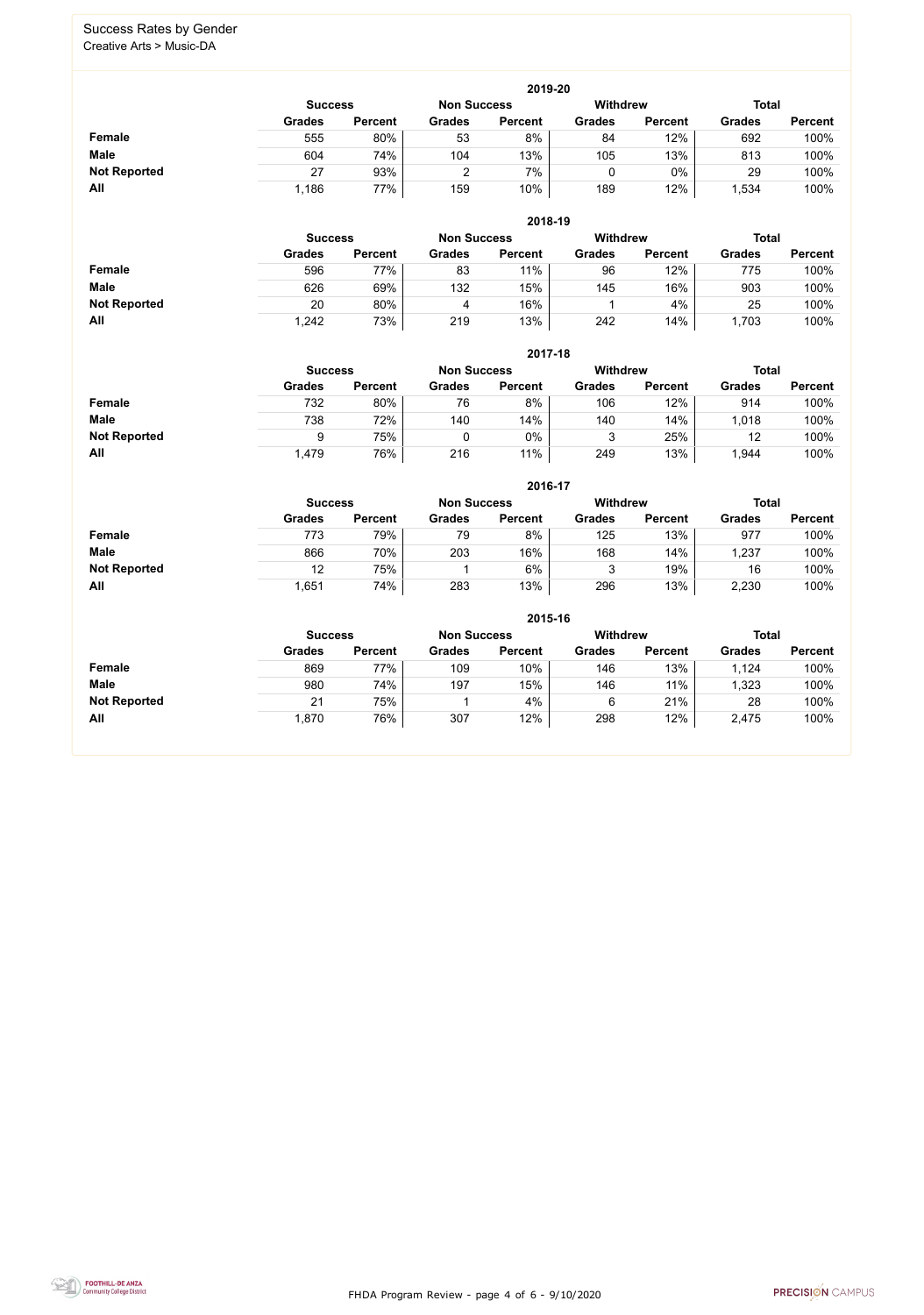FHDA Program Review - page 5 of 6 - 9/10/2020



#### Success Rates by Age Creative Arts > Music-DA

|            |                |                    |               | 2019-20         |               |                |               |                |
|------------|----------------|--------------------|---------------|-----------------|---------------|----------------|---------------|----------------|
|            | <b>Success</b> | <b>Non Success</b> |               | <b>Withdrew</b> |               | <b>Total</b>   |               |                |
|            | <b>Grades</b>  | <b>Percent</b>     | <b>Grades</b> | <b>Percent</b>  | <b>Grades</b> | <b>Percent</b> | <b>Grades</b> | <b>Percent</b> |
| 19 or less | 272            | 77%                | 43            | 12%             | 38            | 11%            | 353           | 100%           |
| $20 - 24$  | 464            | 74%                | 70            | 11%             | 92            | 15%            | 626           | 100%           |
| 25-39      | 228            | 75%                | 30            | 10%             | 45            | 15%            | 303           | 100%           |
| $40 +$     | 222            | 88%                | 16            | 6%              | 14            | 6%             | 252           | 100%           |
| All        | 1,186          | 77%                | 159           | 10%             | 189           | 12%            | 1,534         | 100%           |

|            |                |                    |               | 2018-19         |               |                |               |                |
|------------|----------------|--------------------|---------------|-----------------|---------------|----------------|---------------|----------------|
|            | <b>Success</b> | <b>Non Success</b> |               | <b>Withdrew</b> |               | <b>Total</b>   |               |                |
|            | <b>Grades</b>  | <b>Percent</b>     | <b>Grades</b> | <b>Percent</b>  | <b>Grades</b> | <b>Percent</b> | <b>Grades</b> | <b>Percent</b> |
| 19 or less | 265            | 72%                | 55            | 15%             | 46            | 13%            | 366           | 100%           |
| $20 - 24$  | 505            | 72%                | 95            | 13%             | 104           | 15%            | 704           | 100%           |
| 25-39      | 261            | 70%                | 52            | 14%             | 61            | 16%            | 374           | 100%           |
| $40 +$     | 211            | 81%                | 17            | 7%              | 31            | 12%            | 259           | 100%           |
| All        | 1,242          | 73%                | 219           | 13%             | 242           | 14%            | 1,703         | 100%           |

|            |                                      |                |               | 2017-18        |                 |                |               |                |
|------------|--------------------------------------|----------------|---------------|----------------|-----------------|----------------|---------------|----------------|
|            | <b>Non Success</b><br><b>Success</b> |                |               |                | <b>Withdrew</b> |                | <b>Total</b>  |                |
|            | <b>Grades</b>                        | <b>Percent</b> | <b>Grades</b> | <b>Percent</b> | <b>Grades</b>   | <b>Percent</b> | <b>Grades</b> | <b>Percent</b> |
| 19 or less | 314                                  | 80%            | 41            | 10%            | 39              | 10%            | 394           | 100%           |
| $20 - 24$  | 617                                  | 72%            | 124           | 15%            | 113             | 13%            | 854           | 100%           |
| 25-39      | 315                                  | 73%            | 48            | 11%            | 66              | 15%            | 429           | 100%           |
| $40 +$     | 233                                  | 87%            | 3             | $1\%$          | 31              | 12%            | 267           | 100%           |
| All        | 1,479                                | 76%            | 216           | 11%            | 249             | 13%            | ,944          | 100%           |

|            |                |                    |               | 2016-17         |               |                |               |                |
|------------|----------------|--------------------|---------------|-----------------|---------------|----------------|---------------|----------------|
|            | <b>Success</b> | <b>Non Success</b> |               | <b>Withdrew</b> |               | <b>Total</b>   |               |                |
|            | <b>Grades</b>  | <b>Percent</b>     | <b>Grades</b> | <b>Percent</b>  | <b>Grades</b> | <b>Percent</b> | <b>Grades</b> | <b>Percent</b> |
| 19 or less | 341            | 77%                | 50            | 11%             | 54            | 12%            | 445           | 100%           |
| $20 - 24$  | 669            | 68%                | 172           | 17%             | 150           | 15%            | 991           | 100%           |
| 25-39      | 364            | 78%                | 46            | 10%             | 57            | 12%            | 467           | 100%           |
| $40 +$     | 277            | 85%                | 15            | 5%              | 35            | 11%            | 327           | 100%           |
| All        | .651           | 74%                | 283           | 13%             | 296           | 13%            | 2,230         | 100%           |

|            |                                      |                |               | 2015-16        |                 |                |               |                |
|------------|--------------------------------------|----------------|---------------|----------------|-----------------|----------------|---------------|----------------|
|            | <b>Non Success</b><br><b>Success</b> |                |               |                | <b>Withdrew</b> |                | <b>Total</b>  |                |
|            | <b>Grades</b>                        | <b>Percent</b> | <b>Grades</b> | <b>Percent</b> | <b>Grades</b>   | <b>Percent</b> | <b>Grades</b> | <b>Percent</b> |
| 19 or less | 444                                  | 77%            | 80            | 14%            | 49              | 9%             | 573           | 100%           |
| $20 - 24$  | 807                                  | 72%            | 155           | 14%            | 165             | 15%            | 1,127         | 100%           |
| 25-39      | 364                                  | 76%            | 55            | 11%            | 60              | 13%            | 479           | 100%           |
| $40 +$     | 255                                  | 86%            | 17            | 6%             | 24              | 8%             | 296           | 100%           |
| All        | 1,870                                | 76%            | 307           | 12%            | 298             | 12%            | 2,475         | 100%           |